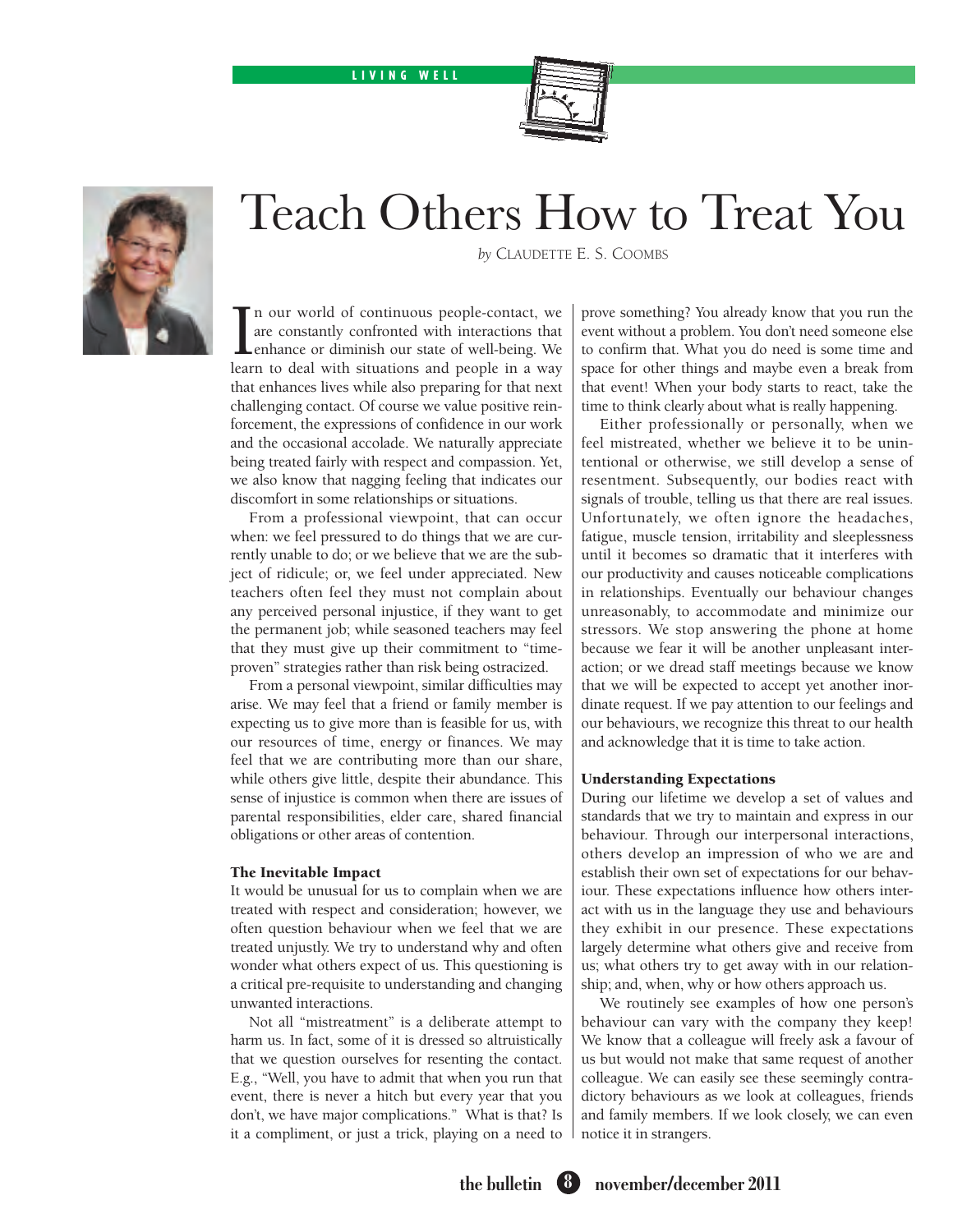"Better ask someone else. You know not to talk to him when he's reading." "Oh, it's Tuesday, there's no point in trying to arrange a meeting with her today." "If you need that done right away, go to Pat, she helps everyone."

How do we get those reputations and, more importantly, how do we change them to be more helpful? Be aware that the more frequently we repeat behaviours the more entrenched they become as habits and the more predictable we become. That's a good thing when we are trying to get into a healthy routine, but it is a not-so-good thing when it leads to interactions that challenge our overall well-being.

When we adopt attitudes that neglect the basics of our personal well being, in lieu of the wants, wellbeing or needs of others, we put ourselves at risk. There is a fine line between genuinely helping others and giving what you can't afford, for the benefit of others.

## What can we do about what others think and how they treat us?

We must re-educate those around us. Part of that process is to change how, and what, we communicate to others. Remember that communication happens as we live and interact. It is not only our deliberate transmission of information but also the expression of who we are according to our attitudes and behaviours.

To empower ourselves to regain control over our lives, we withdraw our permission for others to control the expenditure of our resources. Instead, we choose how to spend our resources of time, energy, emotion and finances. By assuming this responsibility and taking action, we can have greater satisfaction with our lives and specifically, within our relationships.

Consider the following steps to managing your interactions with others and gaining control over the way you are treated:

## *1. Recognize how others treat you.*

So often when we are treated improperly, whether it is disrespect in our workplace or domestic abuse, we may not consciously define this as wrong, until someone else points it out. Although the psychological and even physical impact may be great, we tend to avoid the internal scrutiny that would cause us to acknowledge that our interactions are unhealthy.

# *2. Know why others continue to treat you as they do.*

Whatever the original underlying reason, the fact remains that someone has been able to continue unfavourable behaviour without adequate accountability. This means that the behaviour has become an established pattern and is unlikely to change without

*(cont'd. on page 10)*